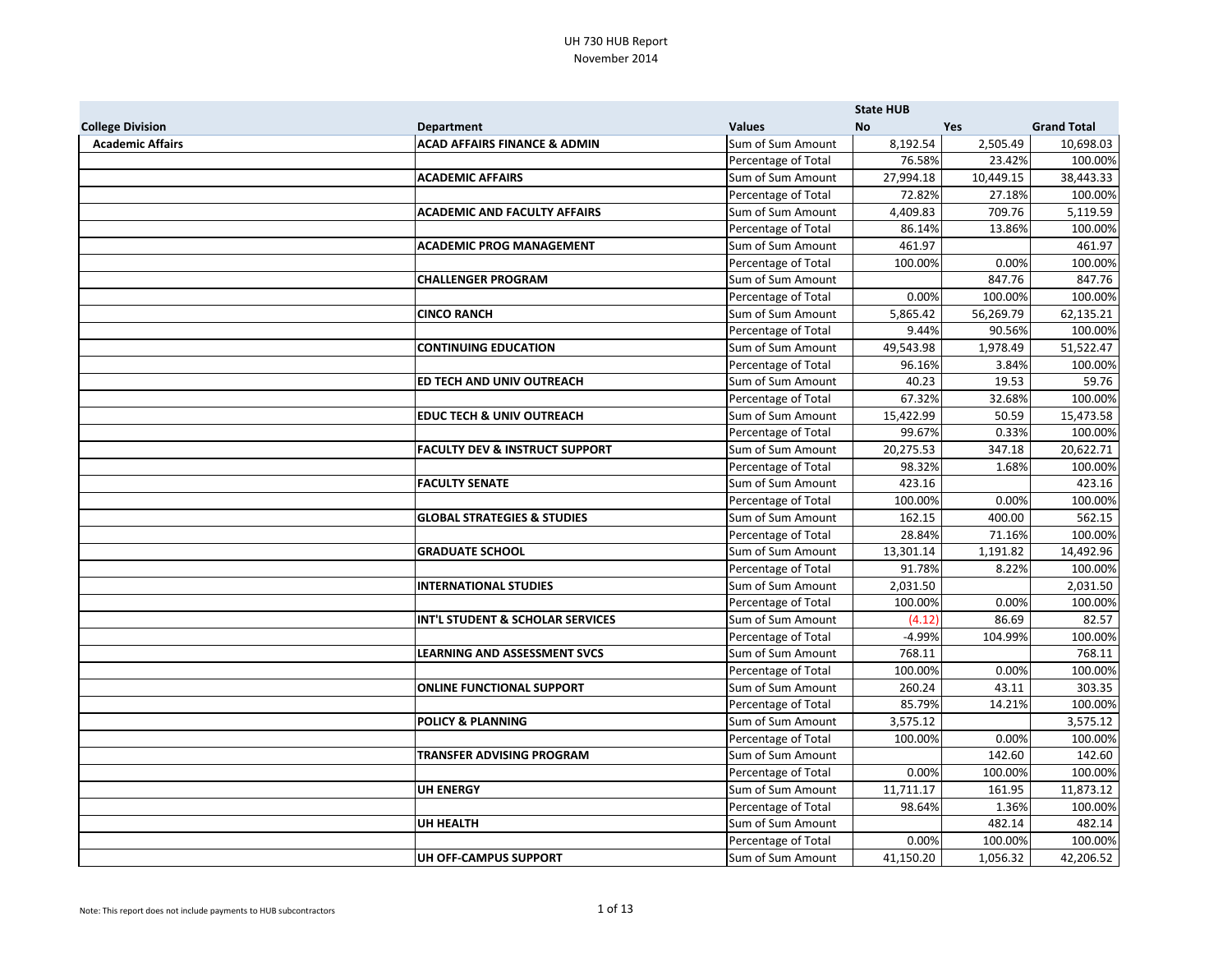| <b>Academic Affairs</b>           | UH OFF-CAMPUS SUPPORT                               | Percentage of Total | 97.50%       | 2.50%     | 100.00%      |
|-----------------------------------|-----------------------------------------------------|---------------------|--------------|-----------|--------------|
|                                   | <b>UH SUGAR LAND</b>                                | Sum of Sum Amount   | 135,224.79   | 43,335.83 | 178,560.62   |
|                                   |                                                     | Percentage of Total | 75.73%       | 24.27%    | 100.00%      |
|                                   | <b>UNDERGRADUATE SCHOLARS</b>                       | Sum of Sum Amount   | 1,730.28     | 1,099.65  | 2,829.93     |
|                                   |                                                     | Percentage of Total | 61.14%       | 38.86%    | 100.00%      |
|                                   | <b>UNDERGRADUATE STUDIES</b>                        | Sum of Sum Amount   | 2,438.89     |           | 2,438.89     |
|                                   |                                                     | Percentage of Total | 100.00%      | 0.00%     | 100.00%      |
|                                   | UNIVERSITY TESTING SERVICES                         | Sum of Sum Amount   | 967.56       |           | 967.56       |
|                                   |                                                     | Percentage of Total | 100.00%      | 0.00%     | 100.00%      |
|                                   | <b>WRITING CENTER</b>                               | Sum of Sum Amount   | 827.98       | 2,041.80  | 2,869.78     |
|                                   |                                                     | Percentage of Total | 28.85%       | 71.15%    | 100.00%      |
| <b>Administration and Finance</b> | <b>ADMINISTRATION &amp; FINANCE</b>                 | Sum of Sum Amount   | 1,342.28     | 555.91    | 1,898.19     |
|                                   |                                                     | Percentage of Total | 70.71%       | 29.29%    | 100.00%      |
|                                   | <b>AUXILIARY SERVICES OPERATIONS</b>                | Sum of Sum Amount   | 10,910.15    | 9,452.77  | 20,362.92    |
|                                   |                                                     | Percentage of Total | 53.58%       | 46.42%    | 100.00%      |
|                                   | <b>BUDGET</b>                                       | Sum of Sum Amount   | 485.81       | 82.50     | 568.31       |
|                                   |                                                     | Percentage of Total | 85.48%       | 14.52%    | 100.00%      |
|                                   | <b>BUSINESS SERVICES</b>                            | Sum of Sum Amount   | 1,138.77     | 154.03    | 1,292.80     |
|                                   |                                                     | Percentage of Total | 88.09%       | 11.91%    | 100.00%      |
|                                   | <b>BUSINESS SERVICES PLANTOPS</b>                   | Sum of Sum Amount   | 3,193.32     | 191.98    | 3,385.30     |
|                                   |                                                     | Percentage of Total | 94.33%       | 5.67%     | 100.00%      |
|                                   | <b>CENTRAL FACILITY SERVICES</b>                    | Sum of Sum Amount   | 8,259.11     | 200.21    | 8,459.32     |
|                                   |                                                     | Percentage of Total | 97.63%       | 2.37%     | 100.00%      |
|                                   | <b>COUGAR CARD</b>                                  | Sum of Sum Amount   | 8,134.61     | 5,287.28  | 13,421.89    |
|                                   |                                                     | Percentage of Total | 60.61%       | 39.39%    | 100.00%      |
|                                   | <b>ENTERPRISE SYSTEMS</b>                           | Sum of Sum Amount   | 468,989.05   | 97,279.03 | 566,268.08   |
|                                   |                                                     | Percentage of Total | 82.82%       | 17.18%    | 100.00%      |
|                                   | <b>ENV HEALTH &amp; LIFE SAFETY</b>                 | Sum of Sum Amount   | 15,249.25    | 585.02    | 15,834.27    |
|                                   |                                                     | Percentage of Total | 96.31%       | 3.69%     | 100.00%      |
|                                   | <b>FACILITIES MANAGEMENT</b>                        | Sum of Sum Amount   | 4,942.06     | 71,038.47 | 75,980.53    |
|                                   |                                                     | Percentage of Total | 6.50%        | 93.50%    | 100.00%      |
|                                   | <b>FACILITIES OPERATION &amp; MAINT</b>             | Sum of Sum Amount   | 87,645.65    | 11,943.17 | 99,588.82    |
|                                   |                                                     | Percentage of Total | 88.01%       | 11.99%    | 100.00%      |
|                                   | <b>FACILITIES PLANNING &amp; CONSTRUCTION</b>       | Sum of Sum Amount   | 3,744,289.34 | 84,486.23 | 3,828,775.57 |
|                                   |                                                     | Percentage of Total | 97.79%       | 2.21%     | 100.00%      |
|                                   | <b>FINANCE-A&amp;F</b>                              | Sum of Sum Amount   | 8,869.50     | 471.39    | 9,340.89     |
|                                   |                                                     | Percentage of Total | 94.95%       | 5.05%     | 100.00%      |
|                                   | <b>FINANCIAL REPORTING</b>                          | Sum of Sum Amount   | 331.39       |           | 331.39       |
|                                   |                                                     | Percentage of Total | 100.00%      | 0.00%     | 100.00%      |
|                                   | <b>FIRE LIFE SAFETY SERVICES</b>                    | Sum of Sum Amount   |              | 549.20    | 549.20       |
|                                   |                                                     | Percentage of Total | 0.00%        | 100.00%   | 100.00%      |
|                                   | <b>HIGH PERFORMANCE &amp; COMPUTING &amp; NETWK</b> | Sum of Sum Amount   | 10,254.94    | 1,441.84  | 11,696.78    |
|                                   |                                                     | Percentage of Total | 87.67%       | 12.33%    | 100.00%      |
|                                   | <b>HUMAN RESOURCES</b>                              | Sum of Sum Amount   | 2,167.12     | 698.34    | 2,865.46     |
|                                   |                                                     | Percentage of Total | 75.63%       | 24.37%    | 100.00%      |
|                                   | <b>INST - BUSINESS SERVICES</b>                     | Sum of Sum Amount   | 105,320.00   |           | 105,320.00   |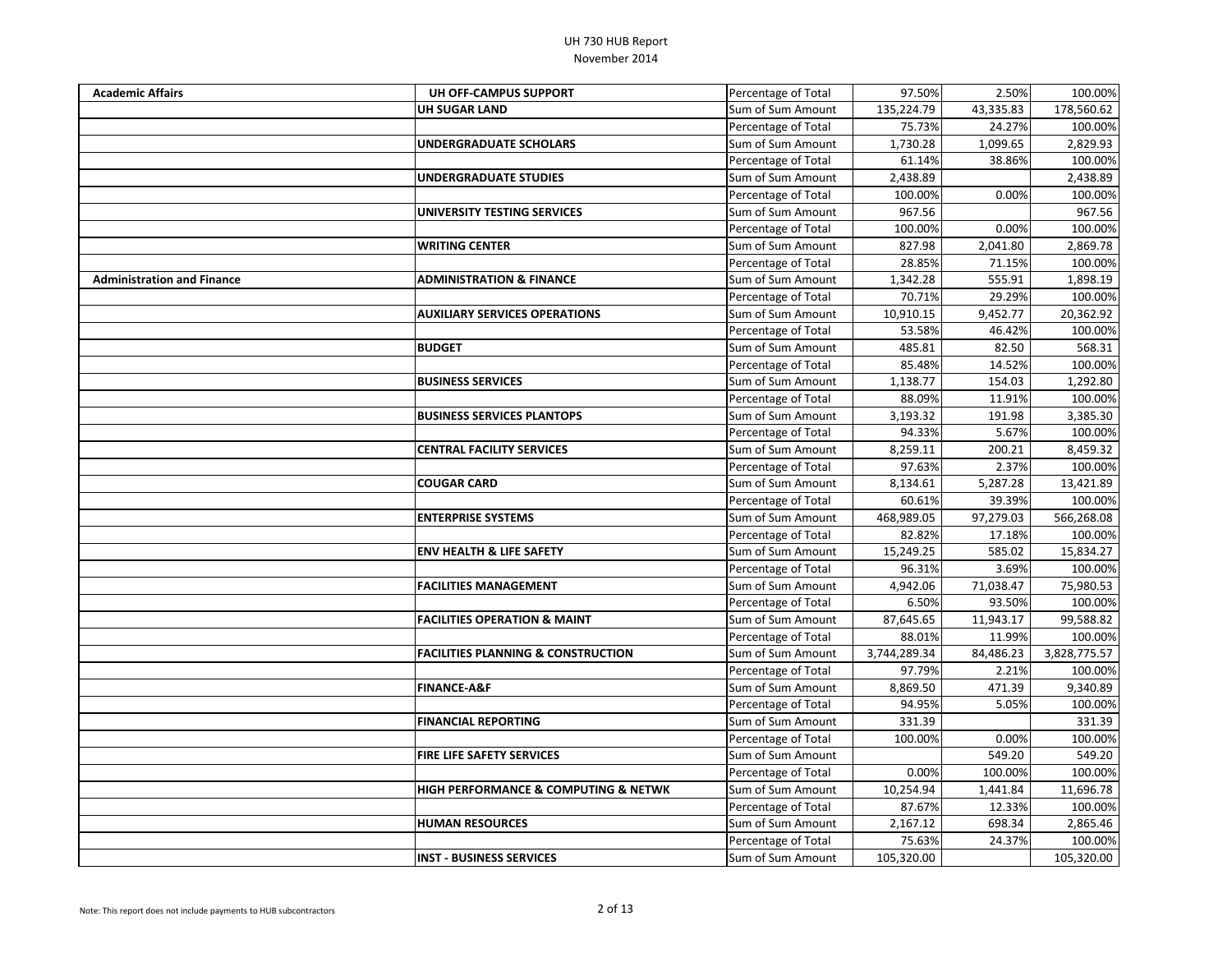| <b>Administration and Finance</b> | <b>INST - BUSINESS SERVICES</b>          | Percentage of Total | 100.00%    | 0.00%        | 100.00%      |
|-----------------------------------|------------------------------------------|---------------------|------------|--------------|--------------|
|                                   | <b>INST - FINANCE</b>                    | Sum of Sum Amount   | 196,116.21 |              | 196,116.21   |
|                                   |                                          | Percentage of Total | 100.00%    | 0.00%        | 100.00%      |
|                                   | <b>INST - FINANCIAL ACCOUNTING</b>       | Sum of Sum Amount   | 561.35     |              | 561.35       |
|                                   |                                          | Percentage of Total | 100.00%    | 0.00%        | 100.00%      |
|                                   | <b>KUHA RADIO</b>                        | Sum of Sum Amount   | 7,834.42   | 2,265.97     | 10,100.39    |
|                                   |                                          | Percentage of Total | 77.57%     | 22.43%       | 100.00%      |
|                                   | <b>KUHF RADIO</b>                        | Sum of Sum Amount   | 93,416.60  | 8,159.70     | 101,576.30   |
|                                   |                                          | Percentage of Total | 91.97%     | 8.03%        | 100.00%      |
|                                   | <b>MINOR AND PLANNED PROJECTS</b>        | Sum of Sum Amount   | 772,628.49 | 32,595.06    | 805,223.55   |
|                                   |                                          | Percentage of Total | 95.95%     | 4.05%        | 100.00%      |
|                                   | <b>MINOR IN-HOUSE CONSTRUCTION</b>       | Sum of Sum Amount   | 1,596.00   | 14,675.00    | 16,271.00    |
|                                   |                                          | Percentage of Total | 9.81%      | 90.19%       | 100.00%      |
|                                   | <b>NORTH ZONE CUSTODIAL</b>              | Sum of Sum Amount   | 2,912.54   | 1,657.50     | 4,570.04     |
|                                   |                                          | Percentage of Total | 63.73%     | 36.27%       | 100.00%      |
|                                   | PARKING & TRANSPORTATION OPERATIONS      | Sum of Sum Amount   | 258,735.48 | 19,882.06    | 278,617.54   |
|                                   |                                          | Percentage of Total | 92.86%     | 7.14%        | 100.00%      |
|                                   | PHY PLANT-AUTOMOTIVE                     | Sum of Sum Amount   | 32,424.94  | 10,012.22    | 42,437.16    |
|                                   |                                          | Percentage of Total | 76.41%     | 23.59%       | 100.00%      |
|                                   | PHY PLANT-GROUNDS MAINT                  | Sum of Sum Amount   | 20,224.30  |              | 20,224.30    |
|                                   |                                          | Percentage of Total | 100.00%    | 0.00%        | 100.00%      |
|                                   | PHY PLANT-SOLID WASTE                    | Sum of Sum Amount   | 9,944.28   |              | 9,944.28     |
|                                   |                                          | Percentage of Total | 100.00%    | 0.00%        | 100.00%      |
|                                   | <b>PHYSICAL PLANT</b>                    | Sum of Sum Amount   | 161,460.95 | 276,688.08   | 438,149.03   |
|                                   |                                          | Percentage of Total | 36.85%     | 63.15%       | 100.00%      |
|                                   | <b>POLICE</b>                            | Sum of Sum Amount   | 90,553.36  | 127.20       | 90,680.56    |
|                                   |                                          | Percentage of Total | 99.86%     | 0.14%        | 100.00%      |
|                                   | <b>POSTAL SERVICES OPERATIONS</b>        | Sum of Sum Amount   | 7,890.25   |              | 7,890.25     |
|                                   |                                          | Percentage of Total | 100.00%    | 0.00%        | 100.00%      |
|                                   | PRINTING OPERATIONS                      | Sum of Sum Amount   | 50,052.11  | 794.07       | 50,846.18    |
|                                   |                                          | Percentage of Total | 98.44%     | 1.56%        | 100.00%      |
|                                   | <b>PUBLIC SAFETY SYSTEMS</b>             | Sum of Sum Amount   | 2,029.93   |              | 2,029.93     |
|                                   |                                          | Percentage of Total | 100.00%    | 0.00%        | 100.00%      |
|                                   | <b>RISK MANAGEMENT</b>                   | Sum of Sum Amount   | 3,917.25   |              | 3,917.25     |
|                                   |                                          | Percentage of Total | 100.00%    | 0.00%        | 100.00%      |
|                                   | <b>SERVICE LEVEL AGREEMENT</b>           | Sum of Sum Amount   | 6,252.68   | 120,023.99   | 126,276.67   |
|                                   |                                          | Percentage of Total | 4.95%      | 95.05%       | 100.00%      |
|                                   | <b>STUDENT FINANCIAL SERVICES</b>        | Sum of Sum Amount   | 8,767.90   | 819.21       | 9,587.11     |
|                                   |                                          | Percentage of Total | 91.46%     | 8.54%        | 100.00%      |
|                                   | <b>TECHNOLOGY SERVICES &amp; SUPPORT</b> | Sum of Sum Amount   | 203,171.24 | 1,119,292.48 | 1,322,463.72 |
|                                   |                                          | Percentage of Total | 15.36%     | 84.64%       | 100.00%      |
|                                   | TV PUBLIC BROADCASTING                   | Sum of Sum Amount   | 77,085.32  | 7,343.72     | 84,429.04    |
|                                   |                                          | Percentage of Total | 91.30%     | 8.70%        | 100.00%      |
|                                   | UH SPORTS & ENTERTAINMENT SVC            | Sum of Sum Amount   | 789,084.84 |              | 789,084.84   |
|                                   |                                          | Percentage of Total | 100.00%    | 0.00%        | 100.00%      |
|                                   | <b>UIT SECURITY</b>                      | Sum of Sum Amount   | 50,500.00  |              | 50,500.00    |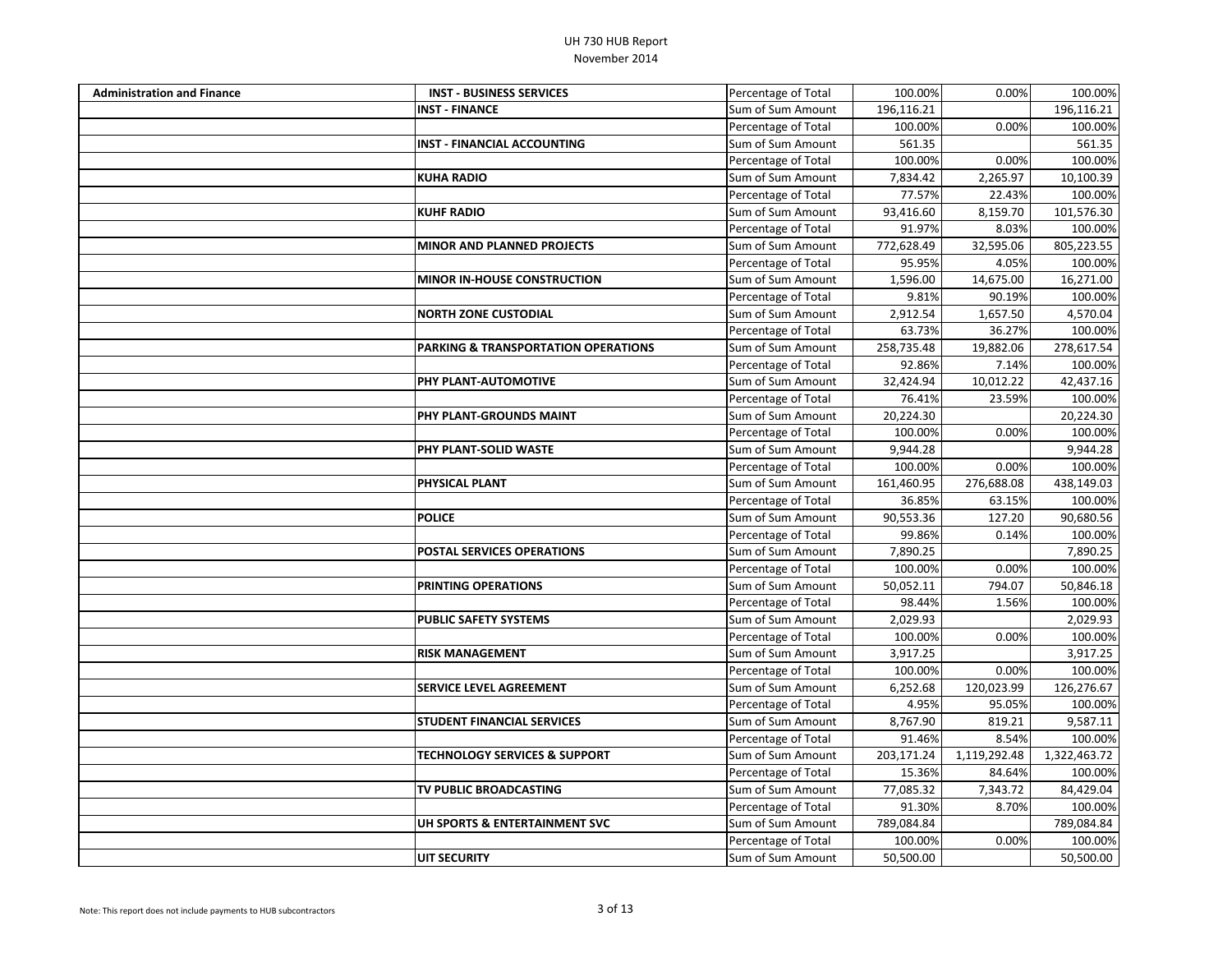| <b>Administration and Finance</b> | <b>UIT SECURITY</b>                         | Percentage of Total | 100.00%    | 0.00%     | 100.00%    |
|-----------------------------------|---------------------------------------------|---------------------|------------|-----------|------------|
|                                   | UNIV INFORMATION TECH PROJECTS              | Sum of Sum Amount   | 17.01      | 15,840.00 | 15,857.01  |
|                                   |                                             | Percentage of Total | 0.11%      | 99.89%    | 100.00%    |
|                                   | UNIV PROPERTY SERVICES OPERATIONS           | Sum of Sum Amount   | 334,345.67 |           | 334,345.67 |
|                                   |                                             | Percentage of Total | 100.00%    | 0.00%     | 100.00%    |
|                                   | UNIVERSITY INFORMATION TECHNOLOGY           | Sum of Sum Amount   | 1,319.67   | (31.18)   | 1,288.49   |
|                                   |                                             | Percentage of Total | 102.42%    | $-2.42%$  | 100.00%    |
| <b>Architecture</b>               | <b>DEAN, ARCHITECTURE</b>                   | Sum of Sum Amount   | 24,301.65  | 1,201.05  | 25,502.70  |
|                                   |                                             | Percentage of Total | 95.29%     | 4.71%     | 100.00%    |
| <b>Business Administration</b>    | <b>ACCOUNTANCY AND TAXATION</b>             | Sum of Sum Amount   | 3,423.06   | 577.22    | 4,000.28   |
|                                   |                                             | Percentage of Total | 85.57%     | 14.43%    | 100.00%    |
|                                   | <b>ACCOUNTING CERTIFICATE PROGRAM</b>       | Sum of Sum Amount   | 434.49     | 40.33     | 474.82     |
|                                   |                                             | Percentage of Total | 91.51%     | 8.49%     | 100.00%    |
|                                   | <b>BAUER CAREER SERVICES CTR</b>            | Sum of Sum Amount   | 3,927.69   | 976.10    | 4,903.79   |
|                                   |                                             | Percentage of Total | 80.09%     | 19.91%    | 100.00%    |
|                                   | <b>BAUER COMMUNICATIONS</b>                 | Sum of Sum Amount   | 11,524.89  | 1,912.60  | 13,437.49  |
|                                   |                                             | Percentage of Total | 85.77%     | 14.23%    | 100.00%    |
|                                   | <b>BAUER DIVISION OF TECHNOLOGY</b>         | Sum of Sum Amount   | 4,229.79   | 2,599.03  | 6,828.82   |
|                                   |                                             | Percentage of Total | 61.94%     | 38.06%    | 100.00%    |
|                                   | <b>BAUER EXTERNAL RELATIONS DEPT</b>        | Sum of Sum Amount   | 221.51     | 149.20    | 370.71     |
|                                   |                                             | Percentage of Total | 59.75%     | 40.25%    | 100.00%    |
|                                   | <b>BAUER GRADUATE PROFESSIONAL PROGRAMS</b> | Sum of Sum Amount   | 9,859.17   | 134.71    | 9,993.88   |
|                                   |                                             | Percentage of Total | 98.65%     | 1.35%     | 100.00%    |
|                                   | <b>BAUER MARKETING INITIATIVES</b>          | Sum of Sum Amount   | 5,879.78   |           | 5,879.78   |
|                                   |                                             | Percentage of Total | 100.00%    | 0.00%     | 100.00%    |
|                                   | CTR FOR EXECUTIVE DEVELOPMENT               | Sum of Sum Amount   | 722.78     |           | 722.78     |
|                                   |                                             | Percentage of Total | 100.00%    | 0.00%     | 100.00%    |
|                                   | <b>DEAN'S OFFICE, BAUER COLLEGE</b>         | Sum of Sum Amount   | 177,495.76 | 2,398.17  | 179,893.93 |
|                                   |                                             | Percentage of Total | 98.67%     | 1.33%     | 100.00%    |
|                                   | <b>DECISION AND INFORMATION SCIEN</b>       | Sum of Sum Amount   | 651.75     | 927.70    | 1,579.45   |
|                                   |                                             | Percentage of Total | 41.26%     | 58.74%    | 100.00%    |
|                                   | <b>EXECUTIVE DEGREE PROGRAMS</b>            | Sum of Sum Amount   | 41,428.71  | 1,801.93  | 43,230.64  |
|                                   |                                             | Percentage of Total | 95.83%     | 4.17%     | 100.00%    |
|                                   | <b>FINANCE-BAUER COLLEGE</b>                | Sum of Sum Amount   | 1,435.41   | 592.40    | 2,027.81   |
|                                   |                                             | Percentage of Total | 70.79%     | 29.21%    | 100.00%    |
|                                   | <b>MANAGEMENT-BAUER COLLEGE</b>             | Sum of Sum Amount   | 1,444.81   | 738.92    | 2,183.73   |
|                                   |                                             | Percentage of Total | 66.16%     | 33.84%    | 100.00%    |
|                                   | <b>MARKETING-BAUER COLLEGE</b>              | Sum of Sum Amount   | 2,432.28   | 1,143.15  | 3,575.43   |
|                                   |                                             | Percentage of Total | 68.03%     | 31.97%    | 100.00%    |
|                                   | <b>SALES EXCELLENCE INSTITUTE</b>           | Sum of Sum Amount   | 12,626.36  | 1,216.07  | 13,842.43  |
|                                   |                                             | Percentage of Total | 91.21%     | 8.79%     | 100.00%    |
|                                   | <b>SMALL BUSINESS DEV CENTER</b>            | Sum of Sum Amount   | 27,991.39  | 8,369.61  | 36,361.00  |
|                                   |                                             | Percentage of Total | 76.98%     | 23.02%    | 100.00%    |
|                                   | UNDERGRAD BUSINESS PROG                     | Sum of Sum Amount   | 7,523.29   | 2,670.60  | 10,193.89  |
|                                   |                                             | Percentage of Total | 73.80%     | 26.20%    | 100.00%    |
|                                   | <b>WOLFF CTR FOR ENTREPRENEURSHIP</b>       | Sum of Sum Amount   | 169.62     | 372.70    | 542.32     |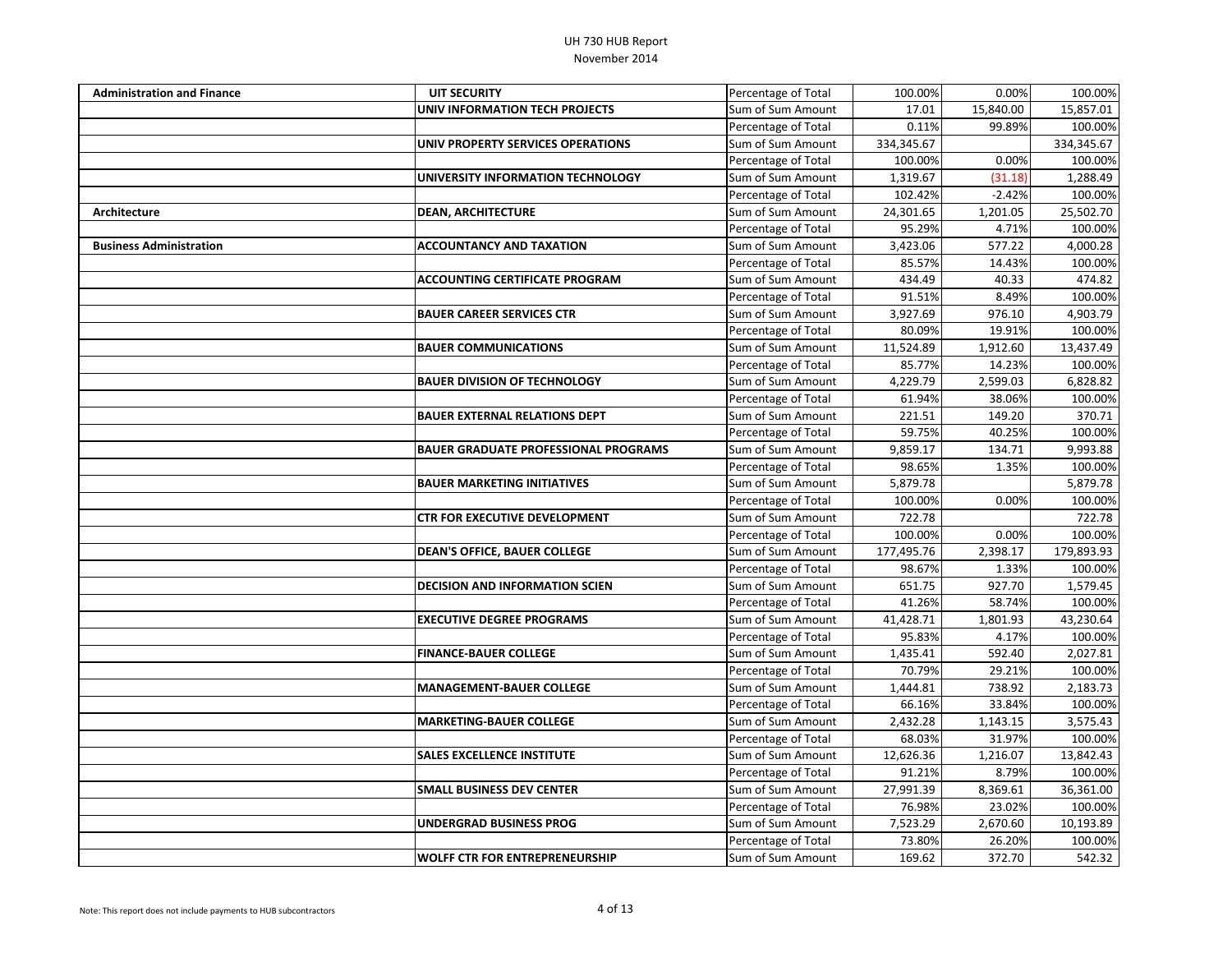| <b>Business Administration</b> | <b>WOLFF CTR FOR ENTREPRENEURSHIP</b>        | Percentage of Total | 31.28%     | 68.72%    | 100.00%    |
|--------------------------------|----------------------------------------------|---------------------|------------|-----------|------------|
| <b>Chancellor/President</b>    | <b>BASEBALL</b>                              | Sum of Sum Amount   | 8,646.49   |           | 8,646.49   |
|                                |                                              | Percentage of Total | 100.00%    | 0.00%     | 100.00%    |
|                                | <b>COMMUNITY RELATIONS &amp; INST ACCESS</b> | Sum of Sum Amount   | 251.36     | 174.33    | 425.69     |
|                                |                                              | Percentage of Total | 59.05%     | 40.95%    | 100.00%    |
|                                | <b>FOOTBALL</b>                              | Sum of Sum Amount   | 74,255.30  | 11,128.00 | 85,383.30  |
|                                |                                              | Percentage of Total | 86.97%     | 13.03%    | 100.00%    |
|                                | <b>INST - INTERCOLLEGIATE ATHLETICS</b>      | Sum of Sum Amount   | 674,676.00 |           | 674,676.00 |
|                                |                                              | Percentage of Total | 100.00%    | 0.00%     | 100.00%    |
|                                | <b>INTERCOLLEGIATE ATHLETICS</b>             | Sum of Sum Amount   | 117,163.15 | 17,082.25 | 134,245.40 |
|                                |                                              | Percentage of Total | 87.28%     | 12.72%    | 100.00%    |
|                                | <b>MEN'S BASKETBALL</b>                      | Sum of Sum Amount   | 26,364.08  | 1,131.99  | 27,496.07  |
|                                |                                              | Percentage of Total | 95.88%     | 4.12%     | 100.00%    |
|                                | <b>MEN'S GOLF</b>                            | Sum of Sum Amount   | 2,820.50   |           | 2,820.50   |
|                                |                                              | Percentage of Total | 100.00%    | 0.00%     | 100.00%    |
|                                | <b>MEN'S TRACK AND FIELD</b>                 | Sum of Sum Amount   | 23,557.90  |           | 23,557.90  |
|                                |                                              | Percentage of Total | 100.00%    | 0.00%     | 100.00%    |
|                                | OFFICE EQUAL OPPORTUNITY SRVS                | Sum of Sum Amount   | 346.07     | 6.15      | 352.22     |
|                                |                                              | Percentage of Total | 98.25%     | 1.75%     | 100.00%    |
|                                | <b>OFFICE OF SPECIAL EVENTS</b>              | Sum of Sum Amount   | 24,038.46  | 579.49    | 24,617.95  |
|                                |                                              | Percentage of Total | 97.65%     | 2.35%     | 100.00%    |
|                                | <b>PRESIDENT</b>                             | Sum of Sum Amount   | 2,736.52   | 9,138.47  | 11,874.99  |
|                                |                                              | Percentage of Total | 23.04%     | 76.96%    | 100.00%    |
|                                | <b>STAFF COUNCIL</b>                         | Sum of Sum Amount   | 96.44      |           | 96.44      |
|                                |                                              | Percentage of Total | 100.00%    | 0.00%     | 100.00%    |
|                                | <b>WOMEN'S BASKETBALL</b>                    | Sum of Sum Amount   | 8,071.27   | 672.40    | 8,743.67   |
|                                |                                              | Percentage of Total | 92.31%     | 7.69%     | 100.00%    |
|                                | <b>WOMEN'S GOLF</b>                          | Sum of Sum Amount   | 553.76     |           | 553.76     |
|                                |                                              | Percentage of Total | 100.00%    | 0.00%     | 100.00%    |
|                                | <b>WOMEN'S SOCCER</b>                        | Sum of Sum Amount   | 4,751.83   |           | 4,751.83   |
|                                |                                              | Percentage of Total | 100.00%    | 0.00%     | 100.00%    |
|                                | <b>WOMEN'S SOFTBALL</b>                      | Sum of Sum Amount   | 6,148.92   |           | 6,148.92   |
|                                |                                              | Percentage of Total | 100.00%    | 0.00%     | 100.00%    |
|                                | <b>WOMEN'S SWIMMING &amp; DIVING</b>         | Sum of Sum Amount   | 371.36     |           | 371.36     |
|                                |                                              | Percentage of Total | 100.00%    | 0.00%     | 100.00%    |
|                                | <b>WOMEN'S TENNIS</b>                        | Sum of Sum Amount   | 2,394.06   |           | 2,394.06   |
|                                |                                              | Percentage of Total | 100.00%    | 0.00%     | 100.00%    |
|                                | <b>WOMEN'S VOLLEYBALL</b>                    | Sum of Sum Amount   | 8,570.04   |           | 8,570.04   |
|                                |                                              | Percentage of Total | 100.00%    | 0.00%     | 100.00%    |
| <b>Education</b>               | <b>ASIAN AMERICAN STUDIES</b>                | Sum of Sum Amount   | 3,529.91   |           | 3,529.91   |
|                                |                                              | Percentage of Total | 100.00%    | 0.00%     | 100.00%    |
|                                | <b>CENTER FOR INFO TECH IN EDUCATION</b>     | Sum of Sum Amount   | 1,562.87   | 327.40    | 1,890.27   |
|                                |                                              | Percentage of Total | 82.68%     | 17.32%    | 100.00%    |
|                                | <b>CHARTER SCHOOL</b>                        | Sum of Sum Amount   | 23,902.47  | 446.70    | 24,349.17  |
|                                |                                              | Percentage of Total | 98.17%     | 1.83%     | 100.00%    |
|                                | <b>CONSISTENCY MGMT &amp; COOP DISCIP</b>    | Sum of Sum Amount   | 1,745.30   | 5,523.55  | 7,268.85   |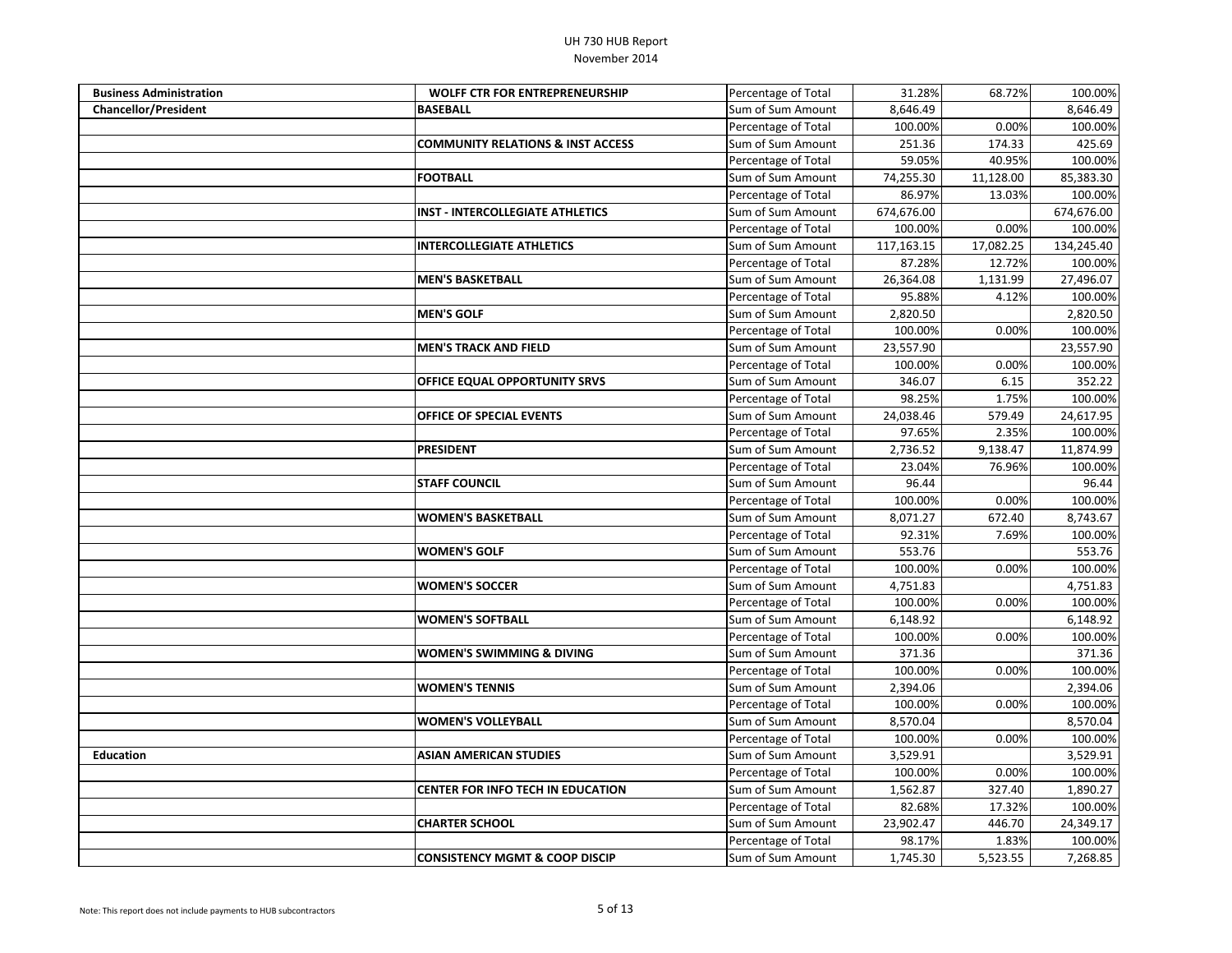| <b>Education</b>                       | <b>CONSISTENCY MGMT &amp; COOP DISCIP</b> | Percentage of Total | 24.01%     | 75.99%    | 100.00%    |
|----------------------------------------|-------------------------------------------|---------------------|------------|-----------|------------|
|                                        | <b>CURRICULUM AND INSTRUCTION</b>         | Sum of Sum Amount   | 51,245.26  | 668.37    | 51,913.63  |
|                                        |                                           | Percentage of Total | 98.71%     | 1.29%     | 100.00%    |
|                                        | <b>DEAN, EDUCATION</b>                    | Sum of Sum Amount   | 22,373.77  | 2,282.29  | 24,656.06  |
|                                        |                                           | Percentage of Total | 90.74%     | 9.26%     | 100.00%    |
|                                        | <b>ED LEADERSHIP &amp; POLICY STUDIES</b> | Sum of Sum Amount   | 158.00     | 192.85    | 350.85     |
|                                        |                                           | Percentage of Total | 45.03%     | 54.97%    | 100.00%    |
|                                        | <b>EDUCATIONAL PSYCHOLOGY</b>             | Sum of Sum Amount   | 12,931.79  | 3,035.31  | 15,967.10  |
|                                        |                                           | Percentage of Total | 80.99%     | 19.01%    | 100.00%    |
| <b>Engineering</b>                     | <b>BIOMEDICAL ENGINEERING</b>             | Sum of Sum Amount   | 51,656.18  | 3,758.87  | 55,415.05  |
|                                        |                                           | Percentage of Total | 93.22%     | 6.78%     | 100.00%    |
|                                        | <b>CHEMICAL ENGINEERING</b>               | Sum of Sum Amount   | 99,239.16  | 17,894.68 | 117,133.84 |
|                                        |                                           | Percentage of Total | 84.72%     | 15.28%    | 100.00%    |
|                                        | <b>CIVIL ENGINEERING</b>                  | Sum of Sum Amount   | 115,598.93 | 6,767.32  | 122,366.25 |
|                                        |                                           | Percentage of Total | 94.47%     | 5.53%     | 100.00%    |
|                                        | <b>COMPOSITE ENGR APPLICATIONS CT</b>     | Sum of Sum Amount   | 437.06     |           | 437.06     |
|                                        |                                           | Percentage of Total | 100.00%    | 0.00%     | 100.00%    |
|                                        | <b>CTR FOR INNOVATIVE GROUTING</b>        | Sum of Sum Amount   | 1,326.92   |           | 1,326.92   |
|                                        |                                           | Percentage of Total | 100.00%    | 0.00%     | 100.00%    |
|                                        | <b>DEAN, ENGINEERING</b>                  | Sum of Sum Amount   | 19,559.12  | 3,573.21  | 23,132.33  |
|                                        |                                           | Percentage of Total | 84.55%     | 15.45%    | 100.00%    |
|                                        | <b>ELECTRICAL ENGINEERING</b>             | Sum of Sum Amount   | 92,187.50  | 2,157.19  | 94,344.69  |
|                                        |                                           | Percentage of Total | 97.71%     | 2.29%     | 100.00%    |
|                                        | <b>ENGINEERING SERVICES</b>               | Sum of Sum Amount   | 344.16     | 331.70    | 675.86     |
|                                        |                                           | Percentage of Total | 50.92%     | 49.08%    | 100.00%    |
|                                        | <b>INDUSTRIAL ENGINEERING</b>             | Sum of Sum Amount   | 3,002.35   | 11,149.36 | 14,151.71  |
|                                        |                                           | Percentage of Total | 21.22%     | 78.78%    | 100.00%    |
|                                        | <b>INTEGRATED BIO &amp; NANO SYSTEM</b>   | Sum of Sum Amount   | 556.18     | 87.35     | 643.53     |
|                                        |                                           | Percentage of Total | 86.43%     | 13.57%    | 100.00%    |
|                                        | <b>MECHANICAL ENGINEERING</b>             | Sum of Sum Amount   | 102,073.08 | 6,907.96  | 108,981.04 |
|                                        |                                           | Percentage of Total | 93.66%     | 6.34%     | 100.00%    |
|                                        | NATL CTR FOR AIRBORNE LASER MAPPING       | Sum of Sum Amount   | 121,655.28 |           | 121,655.28 |
|                                        |                                           | Percentage of Total | 100.00%    | 0.00%     | 100.00%    |
|                                        | SEVERE STORM PRED, EDU EVAC DIS           | Sum of Sum Amount   | 50.38      |           | 50.38      |
|                                        |                                           | Percentage of Total | 100.00%    | 0.00%     | 100.00%    |
|                                        | <b>WIND ENERGY CENTER</b>                 | Sum of Sum Amount   | 338.73     |           | 338.73     |
|                                        |                                           | Percentage of Total | 100.00%    | 0.00%     | 100.00%    |
| <b>Graduate College of Social Work</b> | <b>ADMISSIONS-GCSW</b>                    | Sum of Sum Amount   | 375.80     | 25.62     | 401.42     |
|                                        |                                           | Percentage of Total | 93.62%     | 6.38%     | 100.00%    |
|                                        | <b>AMERICAN HUMANICS</b>                  | Sum of Sum Amount   | 1,101.55   |           | 1,101.55   |
|                                        |                                           | Percentage of Total | 100.00%    | 0.00%     | 100.00%    |
|                                        | <b>CHILD &amp; FAMILY CENTER</b>          | Sum of Sum Amount   | 4,763.26   | 5,725.99  | 10,489.25  |
|                                        |                                           | Percentage of Total | 45.41%     | 54.59%    | 100.00%    |
|                                        | <b>CTR DRUG &amp; SOCIAL POLICY RESRC</b> | Sum of Sum Amount   | 407.46     |           | 407.46     |
|                                        |                                           | Percentage of Total | 100.00%    | 0.00%     | 100.00%    |
|                                        | <b>CTR FOR HEALTH EQUITY &amp; EVAL</b>   | Sum of Sum Amount   | 86.94      |           | 86.94      |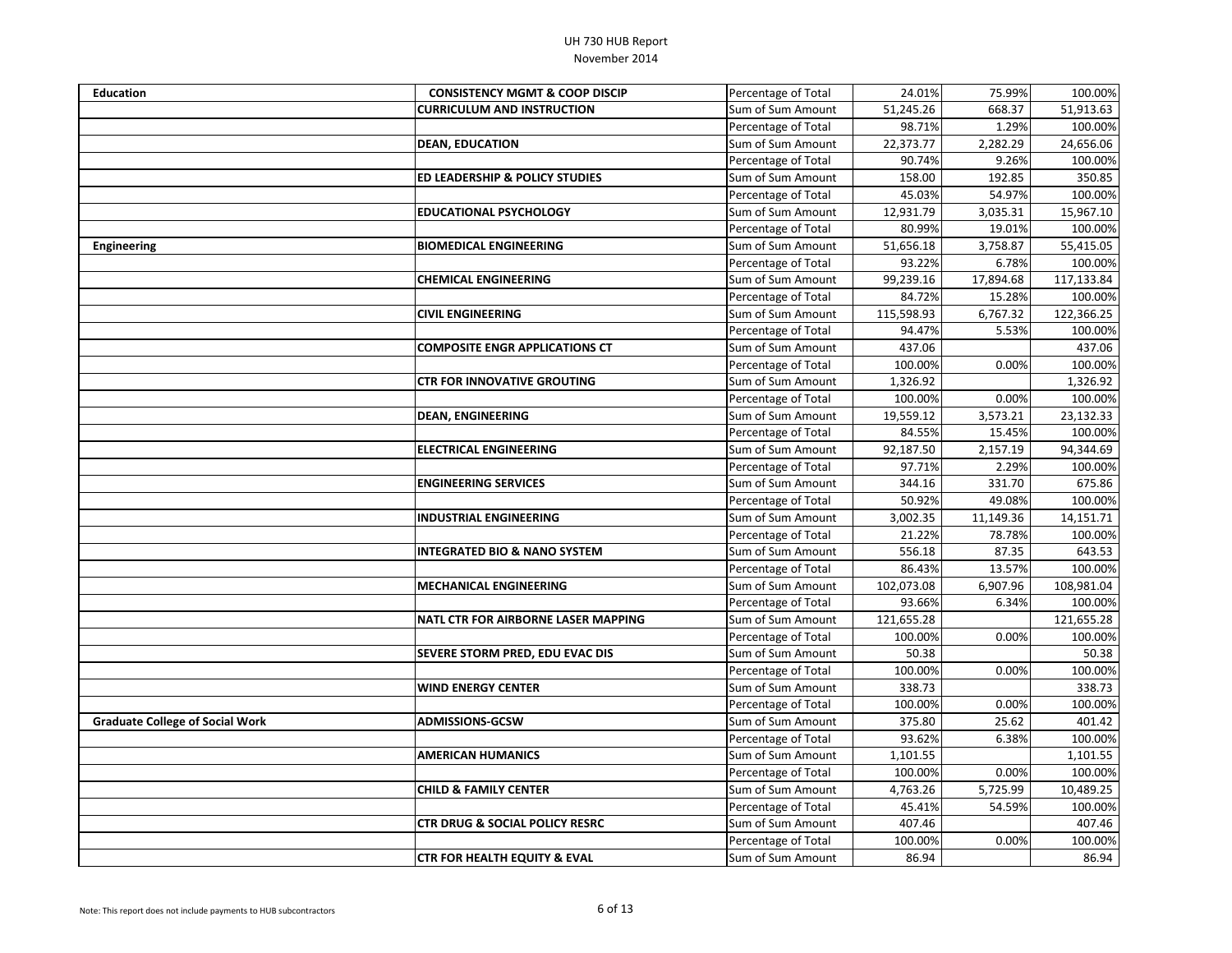| <b>Graduate College of Social Work</b> | <b>CTR FOR HEALTH EQUITY &amp; EVAL</b>   | Percentage of Total | 100.00%   | 0.00%     | 100.00%    |
|----------------------------------------|-------------------------------------------|---------------------|-----------|-----------|------------|
|                                        | <b>DEAN, SOCIAL WORK</b>                  | Sum of Sum Amount   | 5,194.79  | 893.60    | 6,088.39   |
|                                        |                                           | Percentage of Total | 85.32%    | 14.68%    | 100.00%    |
|                                        | <b>GCSW INFORMATION TECHNOLOGY</b>        | Sum of Sum Amount   | 677.05    |           | 677.05     |
|                                        |                                           | Percentage of Total | 100.00%   | 0.00%     | 100.00%    |
|                                        | <b>LEARNING CENTER</b>                    | Sum of Sum Amount   | 3,000.00  |           | 3,000.00   |
|                                        |                                           | Percentage of Total | 100.00%   | 0.00%     | 100.00%    |
|                                        | OFFICE OF COMMUNITY PROJECTS              | Sum of Sum Amount   |           | 55.47     | 55.47      |
|                                        |                                           | Percentage of Total | 0.00%     | 100.00%   | 100.00%    |
| <b>Honors College</b>                  | <b>DEAN, HONORS COLLEGE</b>               | Sum of Sum Amount   | 16,128.59 | 963.59    | 17,092.18  |
|                                        |                                           | Percentage of Total | 94.36%    | 5.64%     | 100.00%    |
|                                        | <b>FORENSICS PROGRAM</b>                  | Sum of Sum Amount   |           | 307.28    | 307.28     |
|                                        |                                           | Percentage of Total | 0.00%     | 100.00%   | 100.00%    |
| <b>Hotel and Restaurant Management</b> | <b>DEAN, HOTEL &amp; RESTAURANT MANAG</b> | Sum of Sum Amount   | 39,317.71 | 421.99    | 39,739.70  |
|                                        |                                           | Percentage of Total | 98.94%    | 1.06%     | 100.00%    |
|                                        | HOTEL AND RESTAURANT MANAGEMENT           | Sum of Sum Amount   | 95,361.31 | 10,735.79 | 106,097.10 |
|                                        |                                           | Percentage of Total | 89.88%    | 10.12%    | 100.00%    |
| <b>Law Center</b>                      | <b>ASSOCIATE DEAN, LAW</b>                | Sum of Sum Amount   |           | 480.52    | 480.52     |
|                                        |                                           | Percentage of Total | 0.00%     | 100.00%   | 100.00%    |
|                                        | <b>BLAKELEY INSTITUTE</b>                 | Sum of Sum Amount   | 3,849.15  | 516.94    | 4,366.09   |
|                                        |                                           | Percentage of Total | 88.16%    | 11.84%    | 100.00%    |
|                                        | <b>BUSINESS SERVICES, LAW</b>             | Sum of Sum Amount   | 1,956.32  | 2,437.52  | 4,393.84   |
|                                        |                                           | Percentage of Total | 44.52%    | 55.48%    | 100.00%    |
|                                        | <b>CAREER SERVICES, LAW</b>               | Sum of Sum Amount   | 2,522.28  | 740.27    | 3,262.55   |
|                                        |                                           | Percentage of Total | 77.31%    | 22.69%    | 100.00%    |
|                                        | CHAIRS AND PROFESSORSHIPS, LAW            | Sum of Sum Amount   | 500.00    |           | 500.00     |
|                                        |                                           | Percentage of Total | 100.00%   | 0.00%     | 100.00%    |
|                                        | <b>DEAN, LAW</b>                          | Sum of Sum Amount   | 898.72    | 1,781.72  | 2,680.44   |
|                                        |                                           | Percentage of Total | 33.53%    | 66.47%    | 100.00%    |
|                                        | <b>ENERGY, ENVIRON &amp; NATURAL RESR</b> | Sum of Sum Amount   | 545.57    |           | 545.57     |
|                                        |                                           | Percentage of Total | 100.00%   | 0.00%     | 100.00%    |
|                                        | <b>EXTERNAL AFFAIRS, LAW</b>              | Sum of Sum Amount   | 248.11    | 300.09    | 548.20     |
|                                        |                                           | Percentage of Total | 45.26%    | 54.74%    | 100.00%    |
|                                        | <b>FACILITIES, LAW</b>                    | Sum of Sum Amount   | 2,870.80  |           | 2,870.80   |
|                                        |                                           | Percentage of Total | 100.00%   | 0.00%     | 100.00%    |
|                                        | <b>FACULTY SUPPORT LAW</b>                | Sum of Sum Amount   | 4,598.58  | 966.45    | 5,565.03   |
|                                        |                                           | Percentage of Total | 82.63%    | 17.37%    | 100.00%    |
|                                        | <b>HEALTH LAW &amp; POLICY INSTITUTE</b>  | Sum of Sum Amount   | 4,799.80  | 3,005.49  | 7,805.29   |
|                                        |                                           | Percentage of Total | 61.49%    | 38.51%    | 100.00%    |
|                                        | <b>LAW</b>                                | Sum of Sum Amount   | 2,800.00  |           | 2,800.00   |
|                                        |                                           | Percentage of Total | 100.00%   | 0.00%     | 100.00%    |
|                                        | <b>LAW FOUNDATION</b>                     | Sum of Sum Amount   | 207.46    | 19.24     | 226.70     |
|                                        |                                           | Percentage of Total | 91.51%    | 8.49%     | 100.00%    |
|                                        | LAW INFORMATION TECHNOLOGY                | Sum of Sum Amount   | 11,579.73 | 1,186.72  | 12,766.45  |
|                                        |                                           | Percentage of Total | 90.70%    | 9.30%     | 100.00%    |
|                                        | <b>LAW LIBRARY</b>                        | Sum of Sum Amount   | 24,550.90 | 338.04    | 24,888.94  |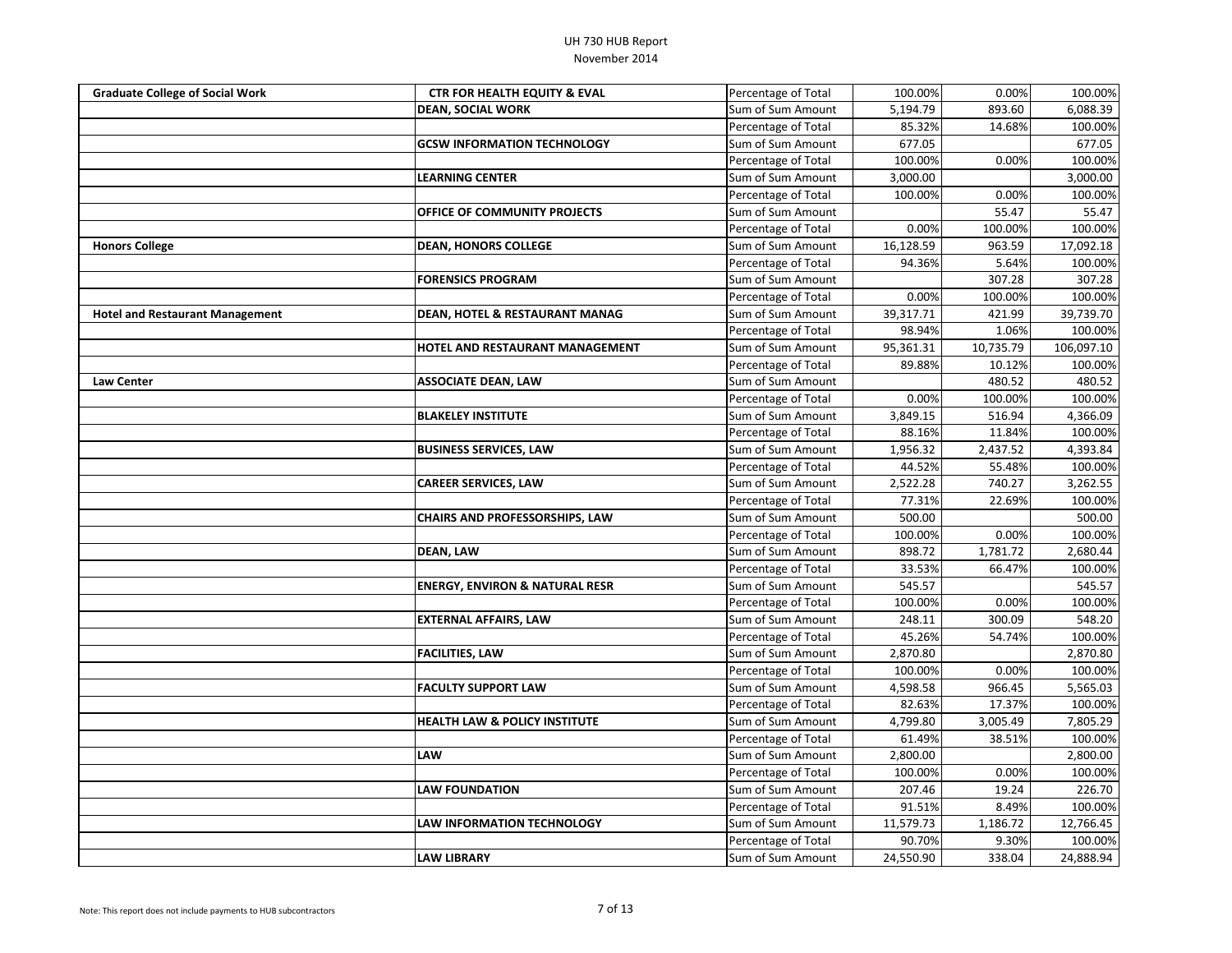| <b>Law Center</b>                       | <b>LAW LIBRARY</b>                      | Percentage of Total | 98.64%     | 1.36%    | 100.00%    |
|-----------------------------------------|-----------------------------------------|---------------------|------------|----------|------------|
|                                         | <b>LEGAL AID CLINIC, LAW</b>            | Sum of Sum Amount   | 322.17     | 360.47   | 682.64     |
|                                         |                                         | Percentage of Total | 47.19%     | 52.81%   | 100.00%    |
|                                         | <b>PUBLIC RELS &amp; MARKETING, LAW</b> | Sum of Sum Amount   | 1,748.28   |          | 1,748.28   |
|                                         |                                         | Percentage of Total | 100.00%    | 0.00%    | 100.00%    |
|                                         | <b>STUDENT ORGANIZATION, LAW</b>        | Sum of Sum Amount   | 441.20     |          | 441.20     |
|                                         |                                         | Percentage of Total | 100.00%    | 0.00%    | 100.00%    |
|                                         | <b>STUDENT SERVICES, LAW</b>            | Sum of Sum Amount   | 10,120.98  | 476.37   | 10,597.35  |
|                                         |                                         | Percentage of Total | 95.50%     | 4.50%    | 100.00%    |
| <b>Liberal Arts and Social Sciences</b> | <b>AEROSPACE STUDIES</b>                | Sum of Sum Amount   | 748.69     | 186.06   | 934.75     |
|                                         |                                         | Percentage of Total | 80.10%     | 19.90%   | 100.00%    |
|                                         | <b>AFRICAN-AMERICAN STUDIES</b>         | Sum of Sum Amount   | 4,218.72   | 1,301.55 | 5,520.27   |
|                                         |                                         | Percentage of Total | 76.42%     | 23.58%   | 100.00%    |
|                                         | <b>ART</b>                              | Sum of Sum Amount   | 22,472.96  | 1,207.45 | 23,680.41  |
|                                         |                                         | Percentage of Total | 94.90%     | 5.10%    | 100.00%    |
|                                         | <b>ARTE PUBLICO</b>                     | Sum of Sum Amount   | 35,636.61  | 214.50   | 35,851.11  |
|                                         |                                         | Percentage of Total | 99.40%     | 0.60%    | 100.00%    |
|                                         | <b>BAND</b>                             | Sum of Sum Amount   | 21,568.10  |          | 21,568.10  |
|                                         |                                         | Percentage of Total | 100.00%    | 0.00%    | 100.00%    |
|                                         | <b>BLAFFER GALLERY</b>                  | Sum of Sum Amount   | 36,849.54  | 3,750.00 | 40,599.54  |
|                                         |                                         | Percentage of Total | 90.76%     | 9.24%    | 100.00%    |
|                                         | <b>CENTER FOR PUBLIC HISTORY</b>        | Sum of Sum Amount   | 143.36     | 1,184.69 | 1,328.05   |
|                                         |                                         | Percentage of Total | 10.79%     | 89.21%   | 100.00%    |
|                                         | <b>COMMUNICATION</b>                    | Sum of Sum Amount   | 7,894.79   | 551.65   | 8,446.44   |
|                                         |                                         | Percentage of Total | 93.47%     | 6.53%    | 100.00%    |
|                                         | <b>COMMUNICATIONS DISORDERS</b>         | Sum of Sum Amount   | 11,228.60  | 433.22   | 11,661.82  |
|                                         |                                         | Percentage of Total | 96.29%     | 3.71%    | 100.00%    |
|                                         | <b>COMPARATIVE CULTURAL STUDIES</b>     | Sum of Sum Amount   | 571.68     | 231.57   | 803.25     |
|                                         |                                         | Percentage of Total | 71.17%     | 28.83%   | 100.00%    |
|                                         | <b>CTR NEURO AND BIOMECH RESEARCH</b>   | Sum of Sum Amount   | 31.32      |          | 31.32      |
|                                         |                                         | Percentage of Total | 100.00%    | 0.00%    | 100.00%    |
|                                         | <b>CWMCA CENTER FOR THE ARTS</b>        | Sum of Sum Amount   | 4,040.23   |          | 4,040.23   |
|                                         |                                         | Percentage of Total | 100.00%    | 0.00%    | 100.00%    |
|                                         | <b>DEAN, LIBERAL ARTS &amp; SOC SCI</b> | Sum of Sum Amount   | 902,486.06 | 873.75   | 903,359.81 |
|                                         |                                         | Percentage of Total | 99.90%     | 0.10%    | 100.00%    |
|                                         | <b>ECONOMICS</b>                        | Sum of Sum Amount   | 6,295.29   | 2,950.17 | 9,245.46   |
|                                         |                                         | Percentage of Total | 68.09%     | 31.91%   | 100.00%    |
|                                         | <b>ENGLISH</b>                          | Sum of Sum Amount   | 16,524.48  | 3,955.53 | 20,480.01  |
|                                         |                                         | Percentage of Total | 80.69%     | 19.31%   | 100.00%    |
|                                         | <b>HEALTH AND HUMAN PERFORMANCE</b>     | Sum of Sum Amount   | 35,634.59  | 750.67   | 36,385.26  |
|                                         |                                         | Percentage of Total | 97.94%     | 2.06%    | 100.00%    |
|                                         | <b>HISPANIC STUDIES</b>                 | Sum of Sum Amount   | 2,872.89   | 72.31    | 2,945.20   |
|                                         |                                         | Percentage of Total | 97.54%     | 2.46%    | 100.00%    |
|                                         | <b>HISTORY</b>                          | Sum of Sum Amount   | 3,434.14   | 448.60   | 3,882.74   |
|                                         |                                         | Percentage of Total | 88.45%     | 11.55%   | 100.00%    |
|                                         | <b>HOBBY CENTER FOR PUBLIC POLICY</b>   | Sum of Sum Amount   | 1,504.96   | 3,501.28 | 5,006.24   |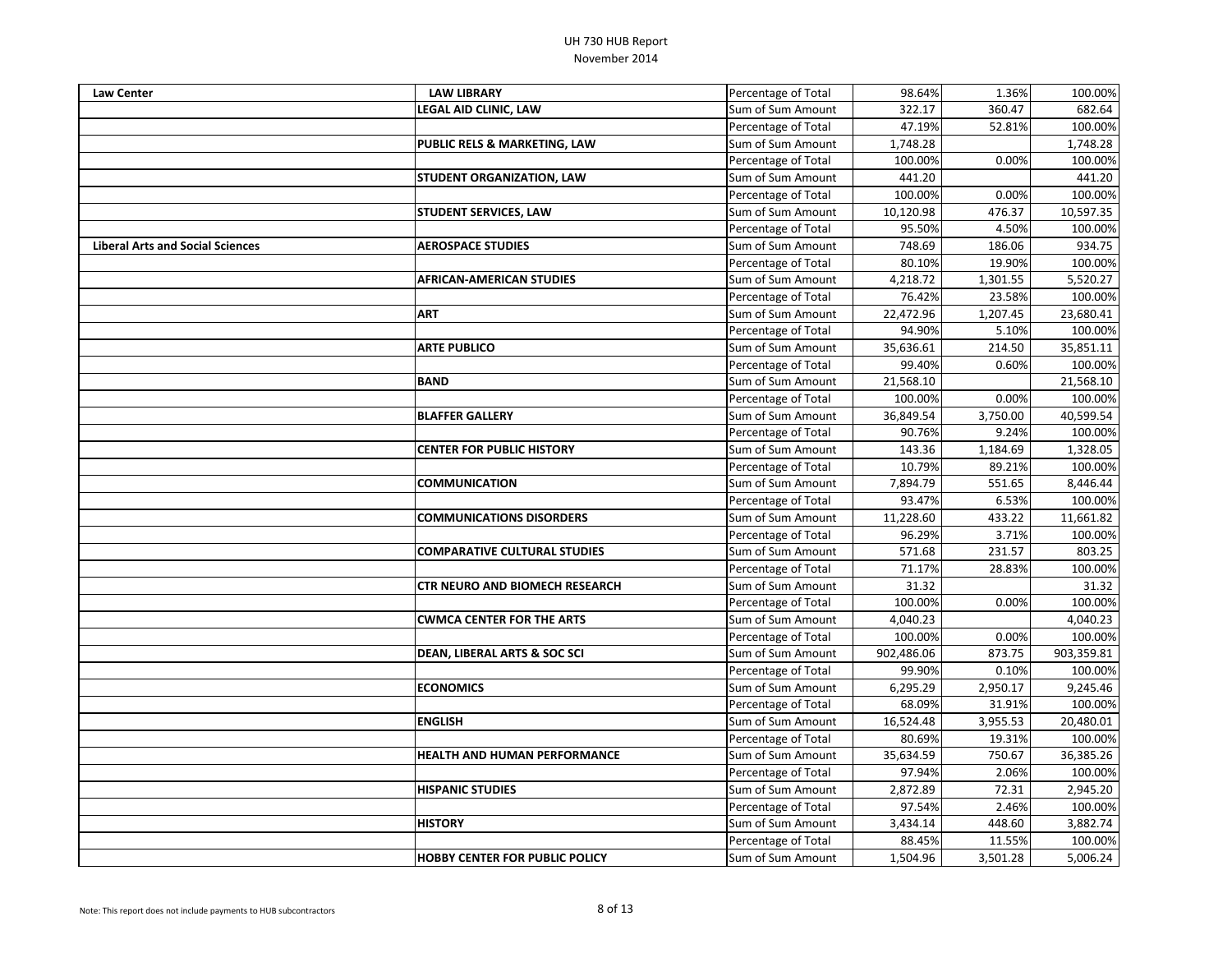| <b>Liberal Arts and Social Sciences</b> | <b>HOBBY CENTER FOR PUBLIC POLICY</b>                 | Percentage of Total | 30.06%     | 69.94%    | 100.00%    |
|-----------------------------------------|-------------------------------------------------------|---------------------|------------|-----------|------------|
|                                         | <b>MEXICAN-AMERICAN STUDIES</b>                       | Sum of Sum Amount   | 6,733.37   | 1,300.27  | 8,033.64   |
|                                         |                                                       | Percentage of Total | 83.81%     | 16.19%    | 100.00%    |
|                                         | <b>MILITARY SCIENCE</b>                               | Sum of Sum Amount   | 565.46     |           | 565.46     |
|                                         |                                                       | Percentage of Total | 100.00%    | 0.00%     | 100.00%    |
|                                         | <b>MODERN AND CLASSICAL LANGUAGES</b>                 | Sum of Sum Amount   | 6,520.55   | 269.96    | 6,790.51   |
|                                         |                                                       | Percentage of Total | 96.02%     | 3.98%     | 100.00%    |
|                                         | <b>MUSIC</b>                                          | Sum of Sum Amount   | 31,450.84  | 926.03    | 32,376.87  |
|                                         |                                                       | Percentage of Total | 97.14%     | 2.86%     | 100.00%    |
|                                         | <b>PHILOSOPHY</b>                                     | Sum of Sum Amount   | 276.80     | 129.52    | 406.32     |
|                                         |                                                       | Percentage of Total | 68.12%     | 31.88%    | 100.00%    |
|                                         | <b>POLITICAL SCIENCE</b>                              | Sum of Sum Amount   | 5,012.86   | 2,475.78  | 7,488.64   |
|                                         |                                                       | Percentage of Total | 66.94%     | 33.06%    | 100.00%    |
|                                         | <b>PSYCHOLOGY</b>                                     | Sum of Sum Amount   | 44,541.68  | 2,290.22  | 46,831.90  |
|                                         |                                                       | Percentage of Total | 95.11%     | 4.89%     | 100.00%    |
|                                         | <b>SOCIOLOGY</b>                                      | Sum of Sum Amount   | 386.65     | 282.23    | 668.88     |
|                                         |                                                       | Percentage of Total | 57.81%     | 42.19%    | 100.00%    |
|                                         | <b>THEATER</b>                                        | Sum of Sum Amount   | 24,566.37  | 3,109.94  | 27,676.31  |
|                                         |                                                       | Percentage of Total | 88.76%     | 11.24%    | 100.00%    |
|                                         | <b>WOMEN'S STUDIES PROGRAM</b>                        | Sum of Sum Amount   | 1,771.29   | 473.96    | 2,245.25   |
|                                         |                                                       | Percentage of Total | 78.89%     | 21.11%    | 100.00%    |
| Library                                 | <b>UNIVERSITY LIBRARIES</b>                           | Sum of Sum Amount   | 552,116.79 | 34,621.33 | 586,738.12 |
|                                         |                                                       | Percentage of Total | 94.10%     | 5.90%     | 100.00%    |
| <b>Natural Science and Mathematics</b>  | <b>BIOLOGY &amp; BIOCHEMISTRY</b>                     | Sum of Sum Amount   | 88,524.68  | 3,034.07  | 91,558.75  |
|                                         |                                                       | Percentage of Total | 96.69%     | 3.31%     | 100.00%    |
|                                         | <b>CHEMISTRY</b>                                      | Sum of Sum Amount   | 161,463.74 | 1,355.28  | 162,819.02 |
|                                         |                                                       | Percentage of Total | 99.17%     | 0.83%     | 100.00%    |
|                                         | <b>COMPUTER SCIENCE</b>                               | Sum of Sum Amount   | 28,115.46  | 777.03    | 28,892.49  |
|                                         |                                                       | Percentage of Total | 97.31%     | 2.69%     | 100.00%    |
|                                         | <b>CTR FOR APPLIED GEOSC &amp; ENERGY (CAGE)</b>      | Sum of Sum Amount   | 934.51     |           | 934.51     |
|                                         |                                                       | Percentage of Total | 100.00%    | 0.00%     | 100.00%    |
|                                         | <b>CTR FOR NUCLEAR RECEPTORS &amp; CELL SIGNALING</b> | Sum of Sum Amount   | 89,643.48  | 319.49    | 89,962.97  |
|                                         |                                                       | Percentage of Total | 99.64%     | 0.36%     | 100.00%    |
|                                         | <b>DEAN, NATURAL SCIENCE &amp; MATHE</b>              | Sum of Sum Amount   | 29,793.29  | 1,712.33  | 31,505.62  |
|                                         |                                                       | Percentage of Total | 94.57%     | 5.43%     | 100.00%    |
|                                         | <b>EARTH AND ATMOSPHERIC SCIENCES</b>                 | Sum of Sum Amount   | 164,418.29 | 2,120.85  | 166,539.14 |
|                                         |                                                       | Percentage of Total | 98.73%     | 1.27%     | 100.00%    |
|                                         | INST FOR CLIMATE/ATMOSPHERIC SCIENCE (CAS)            | Sum of Sum Amount   | 4,224.17   |           | 4,224.17   |
|                                         |                                                       | Percentage of Total | 100.00%    | 0.00%     | 100.00%    |
|                                         | <b>MATHEMATICS</b>                                    | Sum of Sum Amount   | 9,985.95   | 1,819.14  | 11,805.09  |
|                                         |                                                       | Percentage of Total | 84.59%     | 15.41%    | 100.00%    |
|                                         | <b>PHYSICS</b>                                        | Sum of Sum Amount   | 40,464.20  | 820.70    | 41,284.90  |
|                                         |                                                       | Percentage of Total | 98.01%     | 1.99%     | 100.00%    |
| <b>Optometry</b>                        | <b>DEAN, OPTOMETRY</b>                                | Sum of Sum Amount   | 125,349.42 | 136.17    | 125,485.59 |
|                                         |                                                       | Percentage of Total | 99.89%     | 0.11%     | 100.00%    |
|                                         | <b>OPT VISION SCIENCES</b>                            | Sum of Sum Amount   | 48,869.06  | 634.10    | 49,503.16  |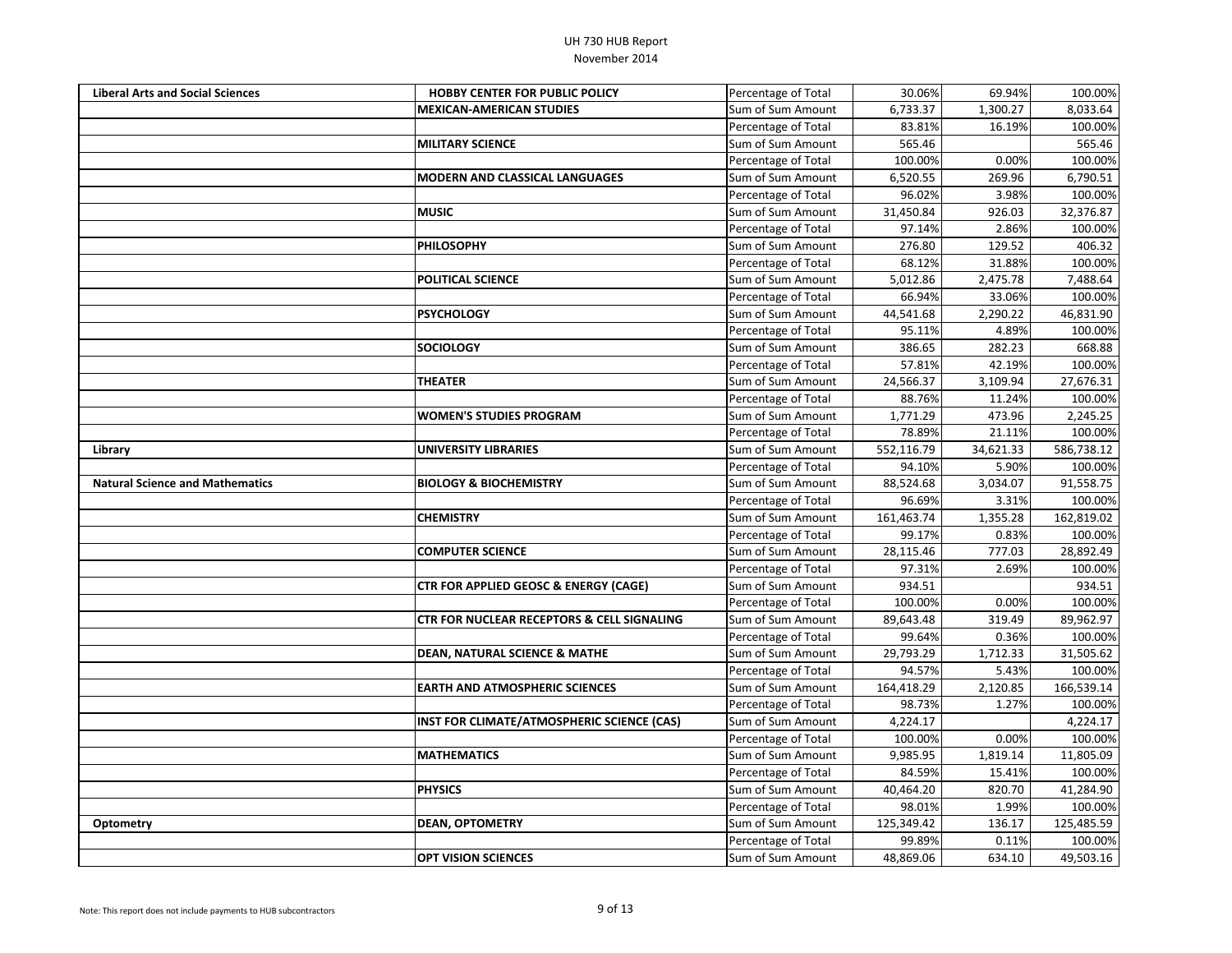| Optometry | <b>OPT VISION SCIENCES</b>                          | Percentage of Total | 98.72%     | 1.28%     | 100.00%    |
|-----------|-----------------------------------------------------|---------------------|------------|-----------|------------|
|           | <b>OPTOMETRY CLINIC</b>                             | Sum of Sum Amount   | 626,336.65 | 16,970.60 | 643,307.25 |
|           |                                                     | Percentage of Total | 97.36%     | 2.64%     | 100.00%    |
| Pharmacy  | <b>CLINICAL PHARMACY &amp; ADMINISTRA</b>           | Sum of Sum Amount   | 24,387.31  | 956.59    | 25,343.90  |
|           |                                                     | Percentage of Total | 96.23%     | 3.77%     | 100.00%    |
|           | <b>DEAN, PHARMACY</b>                               | Sum of Sum Amount   | 34,668.53  | 5,239.37  | 39,907.90  |
|           |                                                     | Percentage of Total | 86.87%     | 13.13%    | 100.00%    |
|           | <b>EXPERIENTIAL PROGRAMS</b>                        | Sum of Sum Amount   | 16,230.67  | 1,142.09  | 17,372.76  |
|           |                                                     | Percentage of Total | 93.43%     | 6.57%     | 100.00%    |
|           | <b>INSTITUTE OF COMMUNITY HEALTH</b>                | Sum of Sum Amount   |            | 66.80     | 66.80      |
|           |                                                     | Percentage of Total | 0.00%      | 100.00%   | 100.00%    |
|           | PHAR HEALTH OUTCOMES & POLICY                       | Sum of Sum Amount   | 218.89     | 2,321.84  | 2,540.73   |
|           |                                                     | Percentage of Total | 8.62%      | 91.38%    | 100.00%    |
|           | PHARMACOLOGICAL & PHARMACEUTIC                      | Sum of Sum Amount   | 88,688.61  | 6,430.87  | 95,119.48  |
|           |                                                     | Percentage of Total | 93.24%     | 6.76%     | 100.00%    |
|           | <b>STUDENT SERVICES PHARMACY</b>                    | Sum of Sum Amount   | 4,239.11   | 510.98    | 4,750.09   |
|           |                                                     | Percentage of Total | 89.24%     | 10.76%    | 100.00%    |
| Research  | <b>ANIMAL CARE OPERATIONS</b>                       | Sum of Sum Amount   | 38,035.76  | 20,000.00 | 58,035.76  |
|           |                                                     | Percentage of Total | 65.54%     | 34.46%    | 100.00%    |
|           | <b>BUSINESS OPERATIONS &amp; IT</b>                 | Sum of Sum Amount   | 26,898.94  | 90.04     | 26,988.98  |
|           |                                                     | Percentage of Total | 99.67%     | 0.33%     | 100.00%    |
|           | <b>CENTER FOR ADVANCED COMPUTING &amp; DATA SYS</b> | Sum of Sum Amount   | 29,965.74  | 945.16    | 30,910.90  |
|           |                                                     | Percentage of Total | 96.94%     | 3.06%     | 100.00%    |
|           | <b>CENTER FOR ADVANCED MATERIALS</b>                | Sum of Sum Amount   | 13,970.41  |           | 13,970.41  |
|           |                                                     | Percentage of Total | 100.00%    | 0.00%     | 100.00%    |
|           | <b>GRANT DEVELOPMENT</b>                            | Sum of Sum Amount   | 202.74     |           | 202.74     |
|           |                                                     | Percentage of Total | 100.00%    | 0.00%     | 100.00%    |
|           | <b>GRANTS AND CONTRACTS</b>                         | Sum of Sum Amount   | 4,118.07   |           | 4,118.07   |
|           |                                                     | Percentage of Total | 100.00%    | 0.00%     | 100.00%    |
|           | <b>HOUSTON COASTAL CENTER</b>                       | Sum of Sum Amount   | 136.94     |           | 136.94     |
|           |                                                     | Percentage of Total | 100.00%    | 0.00%     | 100.00%    |
|           | <b>OFFICE OF TECHNOLOGY MANAGEMENT</b>              | Sum of Sum Amount   | 86,682.69  | 1,014.13  | 87,696.82  |
|           |                                                     | Percentage of Total | 98.84%     | 1.16%     | 100.00%    |
|           | <b>RESEARCH</b>                                     | Sum of Sum Amount   | 34,298.91  | 1,002.54  | 35,301.45  |
|           |                                                     | Percentage of Total | 97.16%     | 2.84%     | 100.00%    |
|           | <b>RESEARCH INVESTMENT FUND</b>                     | Sum of Sum Amount   | 1,479.31   |           | 1,479.31   |
|           |                                                     | Percentage of Total | 100.00%    | 0.00%     | 100.00%    |
|           | <b>RESEARCH POLICIES/COMPLIANCE/COMMITTEES</b>      | Sum of Sum Amount   | 874.00     |           | 874.00     |
|           |                                                     | Percentage of Total | 100.00%    | 0.00%     | 100.00%    |
|           | <b>SPACE VACUUM EPITAXY CENTER</b>                  | Sum of Sum Amount   | 249.64     |           | 249.64     |
|           |                                                     | Percentage of Total | 100.00%    | 0.00%     | 100.00%    |
|           | <b>TIMES</b>                                        | Sum of Sum Amount   | 15,967.33  | 1,225.99  | 17,193.32  |
|           |                                                     | Percentage of Total | 92.87%     | 7.13%     | 100.00%    |
|           | TX CTR SUPERCONDUCTIVITY AT UH                      | Sum of Sum Amount   | 135,177.09 | 279.20    | 135,456.29 |
|           |                                                     | Percentage of Total | 99.79%     | 0.21%     | 100.00%    |
|           | TX OBESITY RESEARCH CENTER                          | Sum of Sum Amount   | 9,157.99   |           | 9,157.99   |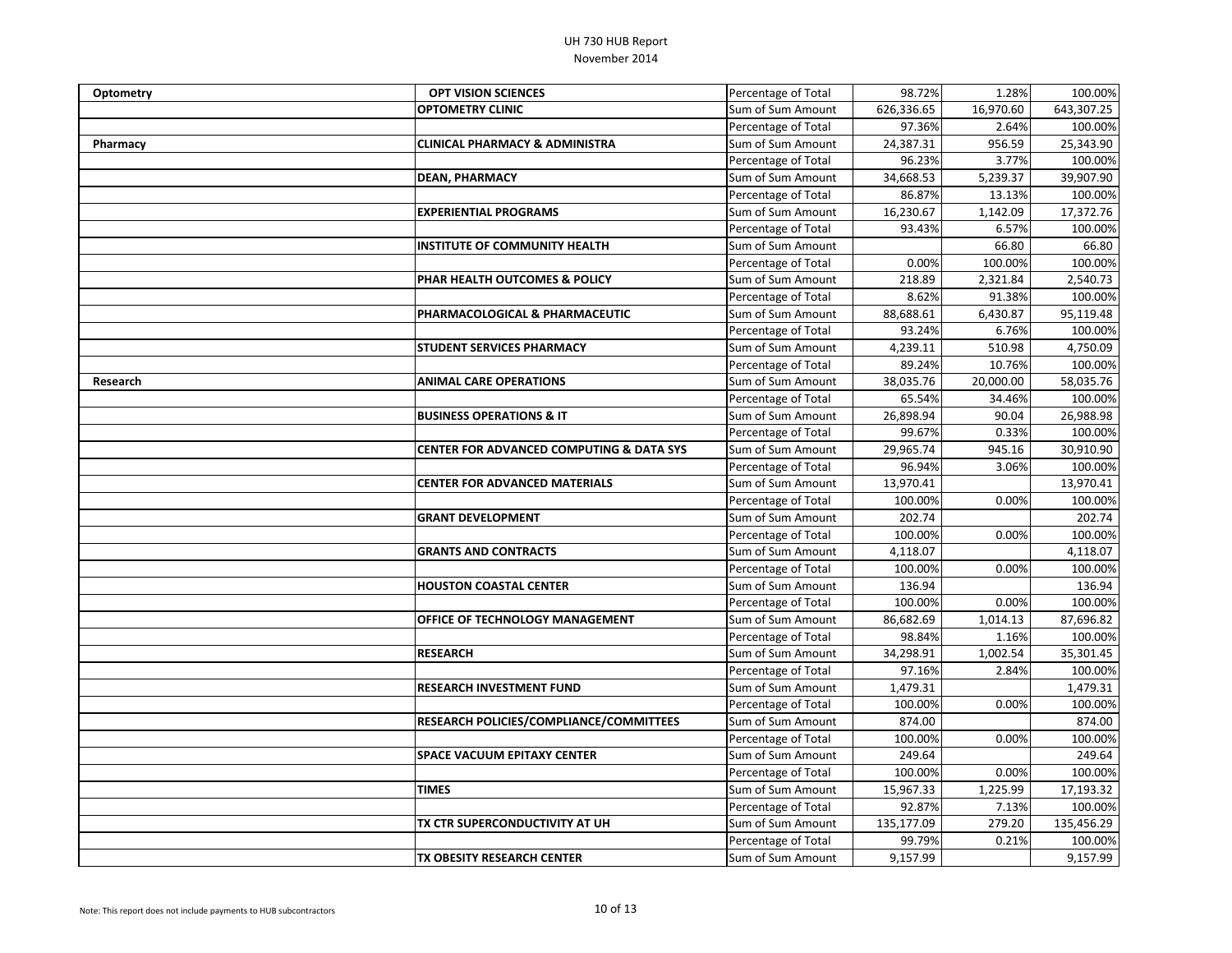| <b>Research</b>        | TX OBESITY RESEARCH CENTER                | Percentage of Total | 100.00%    | 0.00%     | 100.00%    |
|------------------------|-------------------------------------------|---------------------|------------|-----------|------------|
|                        | UH SEQUENCING CORE FACILITY               | Sum of Sum Amount   | 3,767.82   |           | 3,767.82   |
|                        |                                           | Percentage of Total | 100.00%    | 0.00%     | 100.00%    |
| <b>Student Affairs</b> | <b>ADMISSIONS</b>                         | Sum of Sum Amount   | 29,407.40  | 1,665.52  | 31,072.92  |
|                        |                                           | Percentage of Total | 94.64%     | 5.36%     | 100.00%    |
|                        | <b>CAMPUS RECREATION</b>                  | Sum of Sum Amount   | 29,481.28  | 199.98    | 29,681.26  |
|                        |                                           | Percentage of Total | 99.33%     | 0.67%     | 100.00%    |
|                        | <b>CENTER FOR STUDENT INVOLVEMENT</b>     | Sum of Sum Amount   | 55,583.95  | 630.70    | 56,214.65  |
|                        |                                           | Percentage of Total | 98.88%     | 1.12%     | 100.00%    |
|                        | <b>CENTER FOR STUDENT MEDIA</b>           | Sum of Sum Amount   | 18,114.78  | 512.86    | 18,627.64  |
|                        |                                           | Percentage of Total | 97.25%     | 2.75%     | 100.00%    |
|                        | <b>CENTER FOR STUDENTS W/DISABILITIES</b> | Sum of Sum Amount   | 126,619.30 | 40,203.15 | 166,822.45 |
|                        |                                           | Percentage of Total | 75.90%     | 24.10%    | 100.00%    |
|                        | <b>CHILDREN'S LEARNING CENTER</b>         | Sum of Sum Amount   | 12,689.03  | 1,923.12  | 14,612.15  |
|                        |                                           | Percentage of Total | 86.84%     | 13.16%    | 100.00%    |
|                        | <b>CNTR FOR DIVERSITY &amp; INCLUSION</b> | Sum of Sum Amount   | 1,147.06   | 1,933.80  | 3,080.86   |
|                        |                                           | Percentage of Total | 37.23%     | 62.77%    | 100.00%    |
|                        | <b>COUNSELING AND PSYCH SVCS</b>          | Sum of Sum Amount   | 651.63     | 1,400.21  | 2,051.84   |
|                        |                                           | Percentage of Total | 31.76%     | 68.24%    | 100.00%    |
|                        | <b>CTR FOR LEADERSHIP &amp; FSL</b>       | Sum of Sum Amount   | 40.42      |           | 40.42      |
|                        |                                           | Percentage of Total | 100.00%    | 0.00%     | 100.00%    |
|                        | <b>DEAN OF STUDENTS</b>                   | Sum of Sum Amount   | 14,433.66  | 269.94    | 14,703.60  |
|                        |                                           | Percentage of Total | 98.16%     | 1.84%     | 100.00%    |
|                        | <b>ENROLLMENT MANAGEMENT SERVICES</b>     | Sum of Sum Amount   | 309.04     | 1,357.24  | 1,666.28   |
|                        |                                           | Percentage of Total | 18.55%     | 81.45%    | 100.00%    |
|                        | <b>ENROLLMENT MGMT PROD SUPPORT</b>       | Sum of Sum Amount   | 1,434.72   | 373.83    | 1,808.55   |
|                        |                                           | Percentage of Total | 79.33%     | 20.67%    | 100.00%    |
|                        | <b>LGBT RESOURCE CENTER</b>               | Sum of Sum Amount   | 8.35       | 254.45    | 262.80     |
|                        |                                           | Percentage of Total | 3.18%      | 96.82%    | 100.00%    |
|                        | <b>OFFICE OF THE UNIVERSITY REGISTRAR</b> | Sum of Sum Amount   | 3,939.74   | 1,258.48  | 5,198.22   |
|                        |                                           | Percentage of Total | 75.79%     | 24.21%    | 100.00%    |
|                        | <b>RELIGION CENTER</b>                    | Sum of Sum Amount   | 291.31     |           | 291.31     |
|                        |                                           | Percentage of Total | 100.00%    | 0.00%     | 100.00%    |
|                        | <b>SCHOLARSHIPS AND FINANCIAL AID</b>     | Sum of Sum Amount   | 35,445.93  | 364.67    | 35,810.60  |
|                        |                                           | Percentage of Total | 98.98%     | 1.02%     | 100.00%    |
|                        | <b>STU COMMUNICATION &amp; MARKETING</b>  | Sum of Sum Amount   | 3,700.49   | 5,949.56  | 9,650.05   |
|                        |                                           | Percentage of Total | 38.35%     | 61.65%    | 100.00%    |
|                        | <b>STUDENT AFFAIRS</b>                    | Sum of Sum Amount   | 19,106.19  | 10,579.31 | 29,685.50  |
|                        |                                           | Percentage of Total | 64.36%     | 35.64%    | 100.00%    |
|                        | <b>STUDENT AFFAIRS IT SERVICES</b>        | Sum of Sum Amount   | 233.72     | 72.28     | 306.00     |
|                        |                                           | Percentage of Total | 76.38%     | 23.62%    | 100.00%    |
|                        | <b>STUDENT HEALTH CENTER</b>              | Sum of Sum Amount   | 13,603.64  | 23,203.01 | 36,806.65  |
|                        |                                           | Percentage of Total | 36.96%     | 63.04%    | 100.00%    |
|                        | <b>STUDENT HOUSING - RESID LIFE (PH)</b>  | Sum of Sum Amount   | 34,328.94  | 4,648.05  | 38,976.99  |
|                        |                                           | Percentage of Total | 88.07%     | 11.93%    | 100.00%    |
|                        | <b>UNIVERSITY CAREER SERVICES</b>         | Sum of Sum Amount   | 5,484.80   | 3,547.14  | 9,031.94   |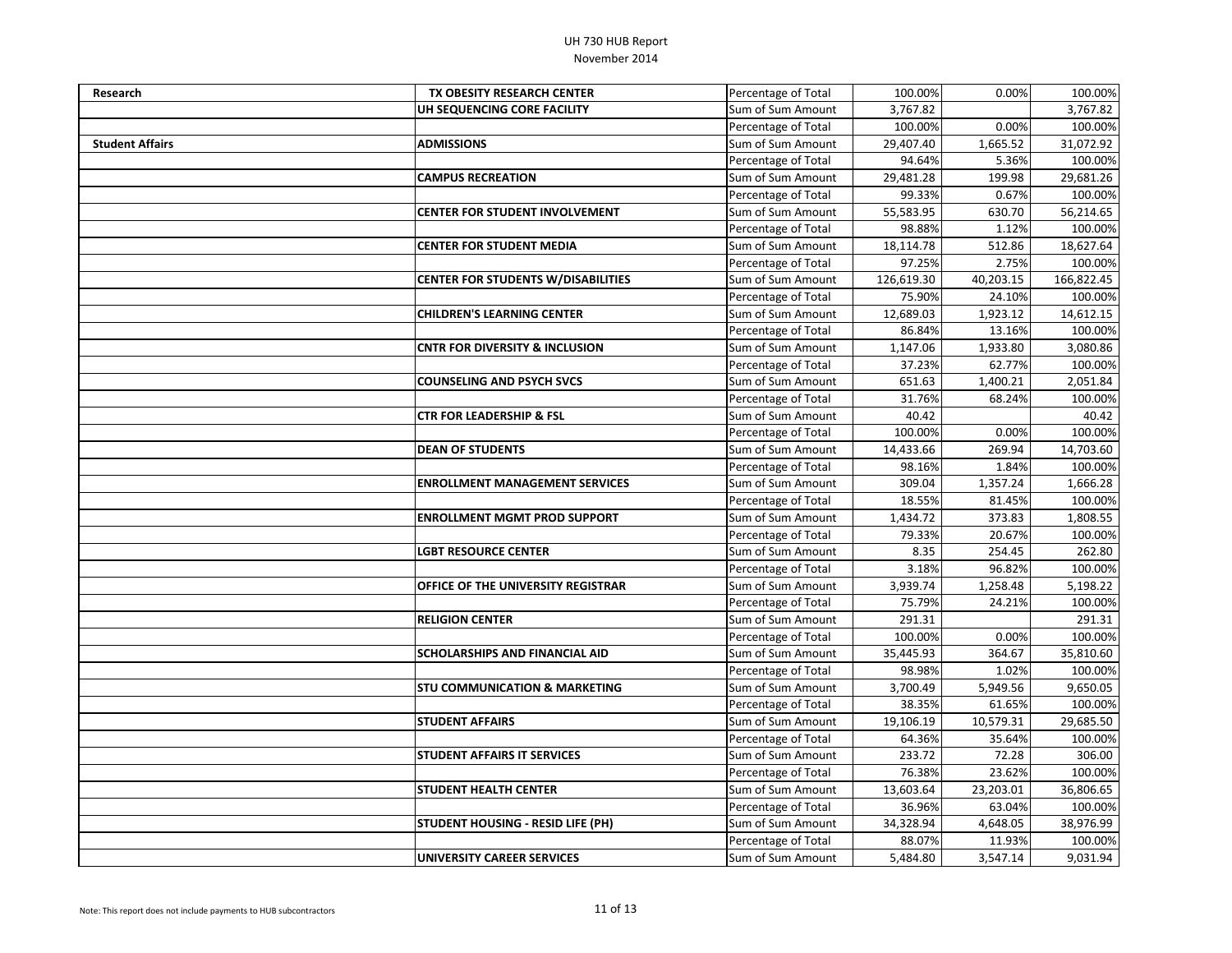| <b>Student Affairs</b>            | UNIVERSITY CAREER SERVICES                 | Percentage of Total | 60.73%     | 39.27%    | 100.00%    |
|-----------------------------------|--------------------------------------------|---------------------|------------|-----------|------------|
|                                   | UNIVERSITY CENTER                          | Sum of Sum Amount   | 27,191.77  | 26,323.16 | 53,514.93  |
|                                   |                                            | Percentage of Total | 50.81%     | 49.19%    | 100.00%    |
|                                   | URBAN EXPERIENCE VPSA                      | Sum of Sum Amount   | 406.33     |           | 406.33     |
|                                   |                                            | Percentage of Total | 100.00%    | 0.00%     | 100.00%    |
|                                   | <b>VETERAN SERVICES</b>                    | Sum of Sum Amount   | 310.64     |           | 310.64     |
|                                   |                                            | Percentage of Total | 100.00%    | 0.00%     | 100.00%    |
|                                   | <b>WELLNESS CENTER</b>                     | Sum of Sum Amount   | 1,380.01   | 84.99     | 1,465.00   |
|                                   |                                            | Percentage of Total | 94.20%     | 5.80%     | 100.00%    |
|                                   | <b>WOMEN'S RESOURCE CENTER</b>             | Sum of Sum Amount   |            | 73.44     | 73.44      |
|                                   |                                            | Percentage of Total | 0.00%      | 100.00%   | 100.00%    |
| <b>Technology</b>                 | <b>CENTER FOR FUTURE OF HEALTH</b>         | Sum of Sum Amount   | 46.34      |           | 46.34      |
|                                   |                                            | Percentage of Total | 100.00%    | 0.00%     | 100.00%    |
|                                   | <b>CENTER FOR LIFE SCIENCES TECH</b>       | Sum of Sum Amount   | 120.90     |           | 120.90     |
|                                   |                                            | Percentage of Total | 100.00%    | 0.00%     | 100.00%    |
|                                   | <b>CENTER FOR TECHNOLOGY LITERACY</b>      | Sum of Sum Amount   | 1,255.00   |           | 1,255.00   |
|                                   |                                            | Percentage of Total | 100.00%    | 0.00%     | 100.00%    |
|                                   | <b>CONSTRUCTION MANAGEMENT</b>             | Sum of Sum Amount   | 11.85      | 90.30     | 102.15     |
|                                   |                                            | Percentage of Total | 11.60%     | 88.40%    | 100.00%    |
|                                   | <b>DEAN, TECHNOLOGY</b>                    | Sum of Sum Amount   | 7,747.52   | 19,559.56 | 27,307.08  |
|                                   |                                            | Percentage of Total | 28.37%     | 71.63%    | 100.00%    |
|                                   | <b>ENGINEERING TECHNOLOGY</b>              | Sum of Sum Amount   | 15,627.00  |           | 15,627.00  |
|                                   |                                            | Percentage of Total | 100.00%    | 0.00%     | 100.00%    |
|                                   | HUMAN DEVELOP AND CONSUMER SCI             | Sum of Sum Amount   | 219.74     | 287.89    | 507.63     |
|                                   |                                            | Percentage of Total | 43.29%     | 56.71%    | 100.00%    |
|                                   | <b>INFORMATION &amp; LOGISTICS TECH</b>    | Sum of Sum Amount   | 12,275.70  | 705.91    | 12,981.61  |
|                                   |                                            | Percentage of Total | 94.56%     | 5.44%     | 100.00%    |
|                                   | TX MANUFACTURING ASSISTANCE CTR (TMAC)     | Sum of Sum Amount   | 14,968.93  | 117.43    | 15,086.36  |
|                                   |                                            | Percentage of Total | 99.22%     | 0.78%     | 100.00%    |
| Univ Marketing, Comm, & Media Rel | MARKETING-UNIV MARKETING, COMM & MEDIA REL | Sum of Sum Amount   | 113,149.51 | 460.51    | 113,610.02 |
|                                   |                                            | Percentage of Total | 99.59%     | 0.41%     | 100.00%    |
|                                   | UNIVERSITY COMMUNICATIONS                  | Sum of Sum Amount   | 242.95     | 114.08    | 357.03     |
|                                   |                                            | Percentage of Total | 68.05%     | 31.95%    | 100.00%    |
|                                   | VP UNIV MKTG, COMM & MEDIA REL             | Sum of Sum Amount   | 2,775.15   | 313.58    | 3,088.73   |
|                                   |                                            | Percentage of Total | 89.85%     | 10.15%    | 100.00%    |
| <b>University Advancement</b>     | <b>ADVANCEMENT STRATEGIC INITIATIVES</b>   | Sum of Sum Amount   | 9,383.85   |           | 9,383.85   |
|                                   |                                            | Percentage of Total | 100.00%    | 0.00%     | 100.00%    |
|                                   | <b>ALUMNI RELATIONS</b>                    | Sum of Sum Amount   | 27,889.97  | 1,067.09  | 28,957.06  |
|                                   |                                            | Percentage of Total | 96.31%     | 3.69%     | 100.00%    |
|                                   | <b>ANNUAL GIVING</b>                       | Sum of Sum Amount   | 34,059.26  |           | 34,059.26  |
|                                   |                                            | Percentage of Total | 100.00%    | 0.00%     | 100.00%    |
|                                   | <b>DEVELOPMENT</b>                         | Sum of Sum Amount   | 2,080.71   | 4,168.48  | 6,249.19   |
|                                   |                                            | Percentage of Total | 33.30%     | 66.70%    | 100.00%    |
|                                   | <b>DONOR &amp; ALUMNI RECORDS</b>          | Sum of Sum Amount   | 1,921.42   |           | 1,921.42   |
|                                   |                                            | Percentage of Total | 100.00%    | 0.00%     | 100.00%    |
|                                   | <b>PLANNED GIVING</b>                      | Sum of Sum Amount   | 123.65     | 41.96     | 165.61     |